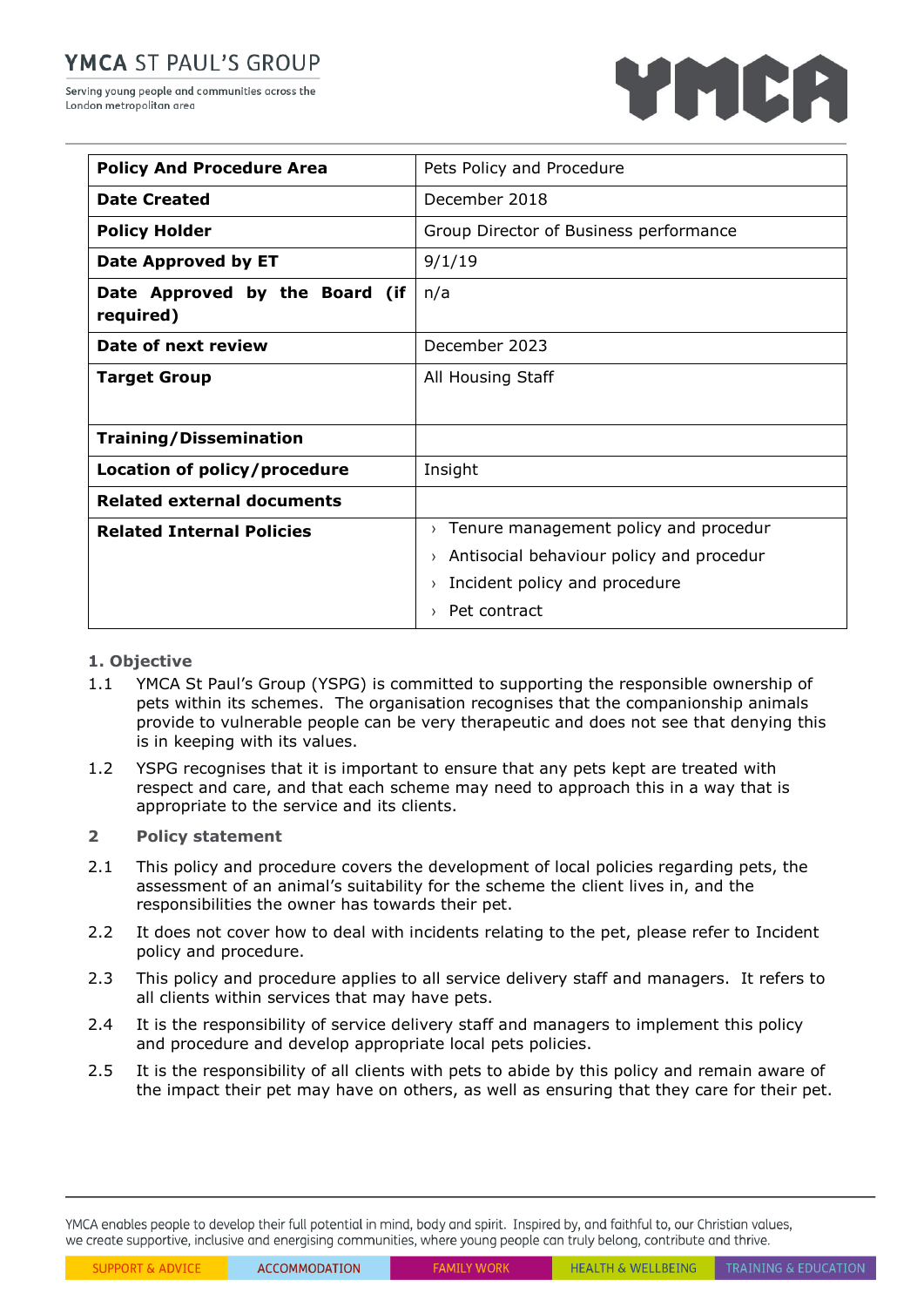

#### **3 Diversity impact assessment**

- 3.1 It is recognised that some sections of society, including rough sleepers, rely on pets for security, companionship and affection. Often, relationships with pets can be very productive and positive for vulnerable clients.
- 3.2 It is also recognised however, that other sections of society, and some religious groups, find some pets unclean or unacceptable in a residential setting.
- 3.3 This policy ensures that an assessment of the appropriateness of pets is conducted and that we are not denying access to our services inappropriately based on pet ownership.

#### **4 Guidance**

- 4.1 Services will develop a local policy detailing whether clients can acquire pets, or if pets will only be considered for people being referred.
- 4.2 Allowing dogs and other pets may be a condition of the service contract. Managers are advised to check this before deciding on their local policy.

### **5 Procedure**

- 5.1 Staff should assess the suitability of the pet.
- 5.2 Projects will retain the right to refuse any pet, but should give any reasons for this in writing and the client should have the right to appeal using the formal complaints procedure.
- 5.3 Dogs must comply with the Dangerous Dogs Act (1991), and animals which are classified as dangerous by the Dangerous Wild Animals Act (1976) cannot be kept.
- 5.4 When considering whether to accept a pet staff should consider:
	- 5.4.1 Is the layout of the building suitable to accommodate the animal (bearing in mind how they might grow)?
	- 5.4.2 Is the animal likely to cause a nuisance?
	- 5.4.3 Will any other clients be affected, and if so do they object or have an allergy or phobia? If the property is shared it may be necessary for all residents to agree.
	- 5.4.4 Are there already other animals and might this be a problem? Projects may wish to set a limit to the number of dogs for example.
	- 5.4.5 Some projects may feel that it is only okay to accept animals of a new client who already has a pet – so residents should not be acquiring animals.
	- 5.4.6 How will the project cope with the animal if something happens to the service user (e.g. hospital, prison, etc)?

#### **6 Owner responsibilities**

- 6.1 All pet owners must sign a contract (see Pet contract) that is countersigned by staff. This will act as written permission from the project. Clients will also be given a copy of the local policy regarding the keeping of pets in the project.
- 6.2 Owners will not be entitled to an extra food portion if food is provided by the project.
- 6.3 Pets should be included in client risk assessments.
- 6.4 A contingency plan should be agreed in advance in case of the owner not being able to look after the pet.
- 6.5 In urgent and exceptional circumstances of being unable to care for their pet, other clients or staff with the authorisation of their line manager may be able to help, but this should only ever be for a period of a day or two. It may be appropriate in some

YMCA enables people to develop their full potential in mind, body and spirit. Inspired by, and faithful to, our Christian values, we create supportive, inclusive and energising communities, where young people can truly belong, contribute and thrive.